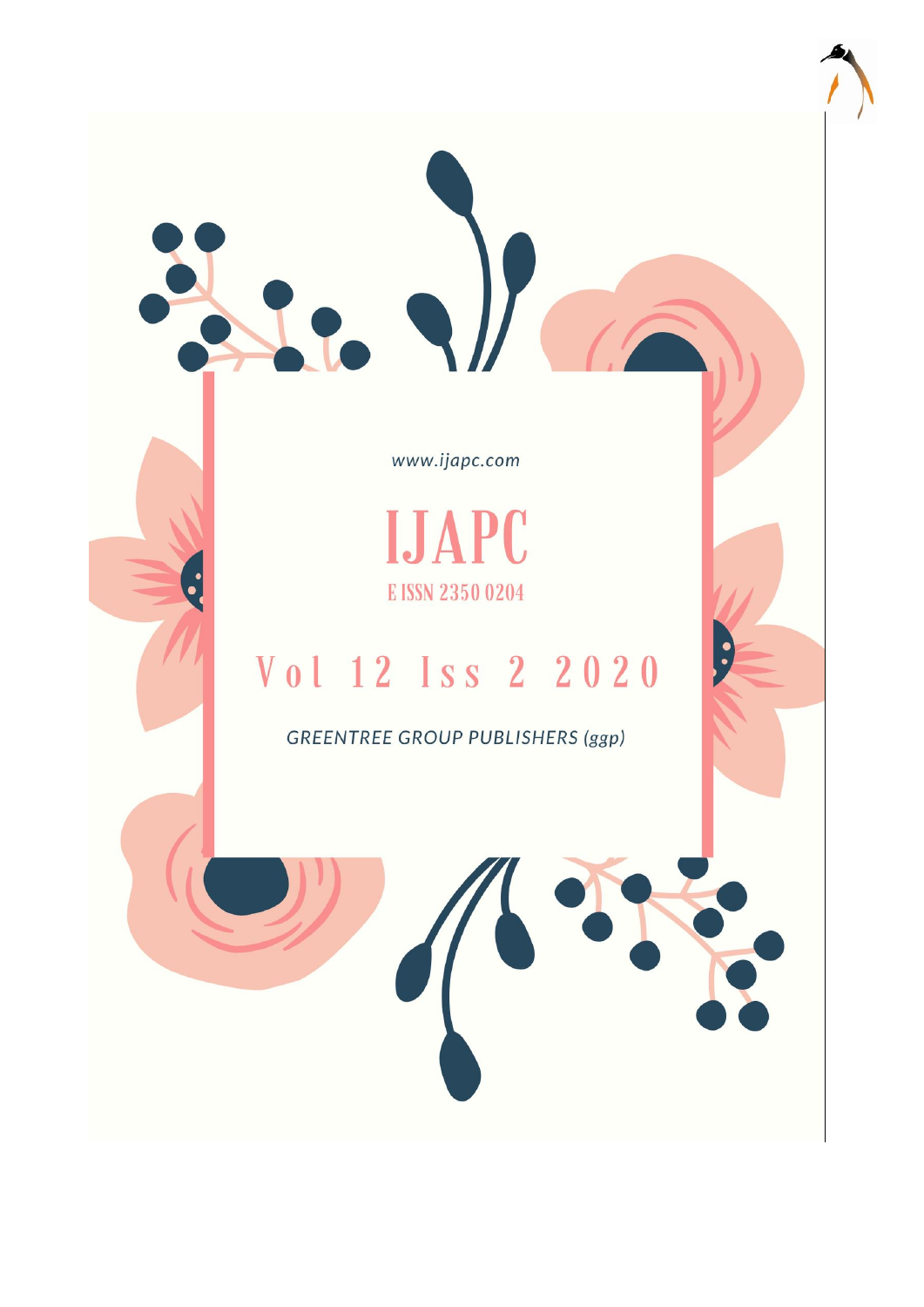

REVIEW ARTICLE www.ijapc.com

**e-ISSN 2350-0204**

# **Therapeutic Signals of** *Amalak* **(Emblica officinalis Garten) in**  *Brihattrayi***: A Review**

Neha Soni<sup>l\*</sup>, Pravin Joshi<sup>2</sup> and Om Prakash Rout<sup>3</sup>

<sup>1-3</sup>Department of Dravyaguna, Government Ayurveda College, Raipur, Chhattisgarh, India

# **ABSTRACT**

Ayurveda is our ancient traditional Indian system of medicine which is very rich about holistic knowledge towards health of human being.Brihatttrayi comprises three leading texts of Ayurveda i.e, Charakasamhita, Susrutasamhita and AstangaHridaya. These texts are excellent compilation of physical ailments and their treatment by using herbal drugs. Amalaki is one of the most valued herbal cure many of diseases. Different parts of Amalaki plant is used to cure many diseases like Prameha, Rakta pitta, Amla pitta, Panduroga, Grahniroga, Kustha, Gulma, Udavarta, VishamJvara etc. We find a thorough description about properties of Amalaki in Brihattrayi regarding different contexts. In present era, plants activities on different organsystem of animals have been proved by different types of experimental studies which strengthen the classical indication of the plant. This review article is an attempt to compile indications of Amalaki from Brihat-trayi in different diseases.

# **KEYWORDS**

*Amalaki, Emblica, Brihattrayi, Samhita*



\_\_\_\_\_\_\_\_\_\_\_\_\_\_\_\_\_\_\_\_\_\_\_\_\_\_\_\_\_\_\_\_\_\_\_\_\_\_\_\_\_\_\_\_\_\_\_\_\_\_\_\_\_\_\_\_\_\_\_\_\_\_\_\_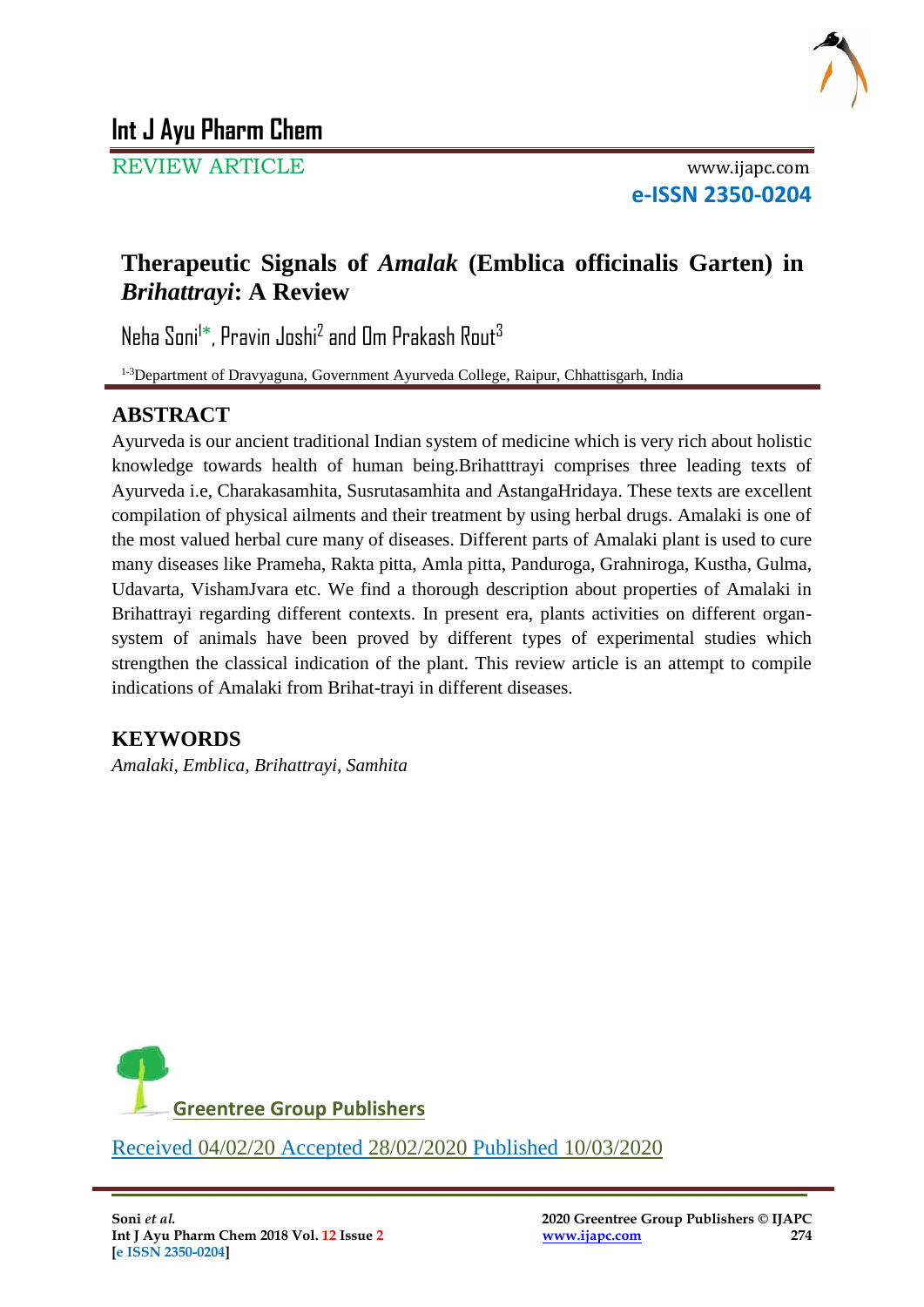

### **INTRODUCTION**

History of Medicine in India has its roots back to Vedic period. Rigveda, which is oldest repositories of human knowledge have been written about 4500-1600 B.C. Rigveda explains about 99 medicinalplants.Yajurveda listed 82 plants. Ayurveda, the science is life is considered Upveda of Atharvavedawhich contains a more detailed account of many plants and their uses<sup>1</sup>.Atharva Veda, which is considered important among all four Vedas, deals with 288 plant, almost all of them have medicinal properties and were used to cure deadly diseases.

Our Indian system of medicine called Ayurveda, is very rich in concept of structural, functional and psychological aspect of human being as well as plants, their properties and uses. Among the various Samhitas, Charakasamhita and Susrutasamhita are well known to have many formulations based on plants along or in combination and salient feature of plants are described<sup>2</sup>. AshtangaHridaya is compilation of these two Samhitas. These three; CharakaSamhita, SusrutaSamhita and AshtangaHridaya are collectively termed as Brihattrayi, which are leading texts of Ayurveda literature.3,4,5Althoughwe find references of Amalakibeginning right from Vedic and religious scriptures, Samhitas,

Nighantusand later texts of Ayurvedapresents a more elaborate description . Here we will study about indications of Amalaki from Brihat-trayi in different diseases.

#### **Properties of Amalaki**<sup>6</sup>

Guna: Guru, Ruksha and Shita

 Rasa:Panch Rasa(Lavanarahita and Amla Pradhan)

Virya:Shita

Vipaka:Madhura

 Doshakarma: TridoshShamaka (Vatashamakdue to Amla and Madhurarasa; Pitta shamak due to shitaviryaand Madhuravipaka; Kaphashamak due to Rukshaguna and Kashaya rasa

### **THERAPEUTIC INDICATIONS**

Different parts of Amalakitree i.e., Phala (Fruit), Patra(leaves), Chhala (bark) are used to cure different diseases under different formulations.Different parts comprises different properties and therapeutic value. All the three Samhitasof Brihattrayi have mentioned many indications of Amalaki described as follows.

### **CharakaSamhita**

 $\mathcal{L}_\mathcal{L}$  , and the contribution of the contribution of the contribution of the contribution of the contribution of the contribution of the contribution of the contribution of the contribution of the contribution of

In CharakaSamhita, Amalaki is used in Kasa, Swasa, Rakta pitta, Netraroga, Daha, Agnimandhya, Hridyaroga, Mutrakrichha, Prameha, JeernaJvara, VishamaJvaraetc.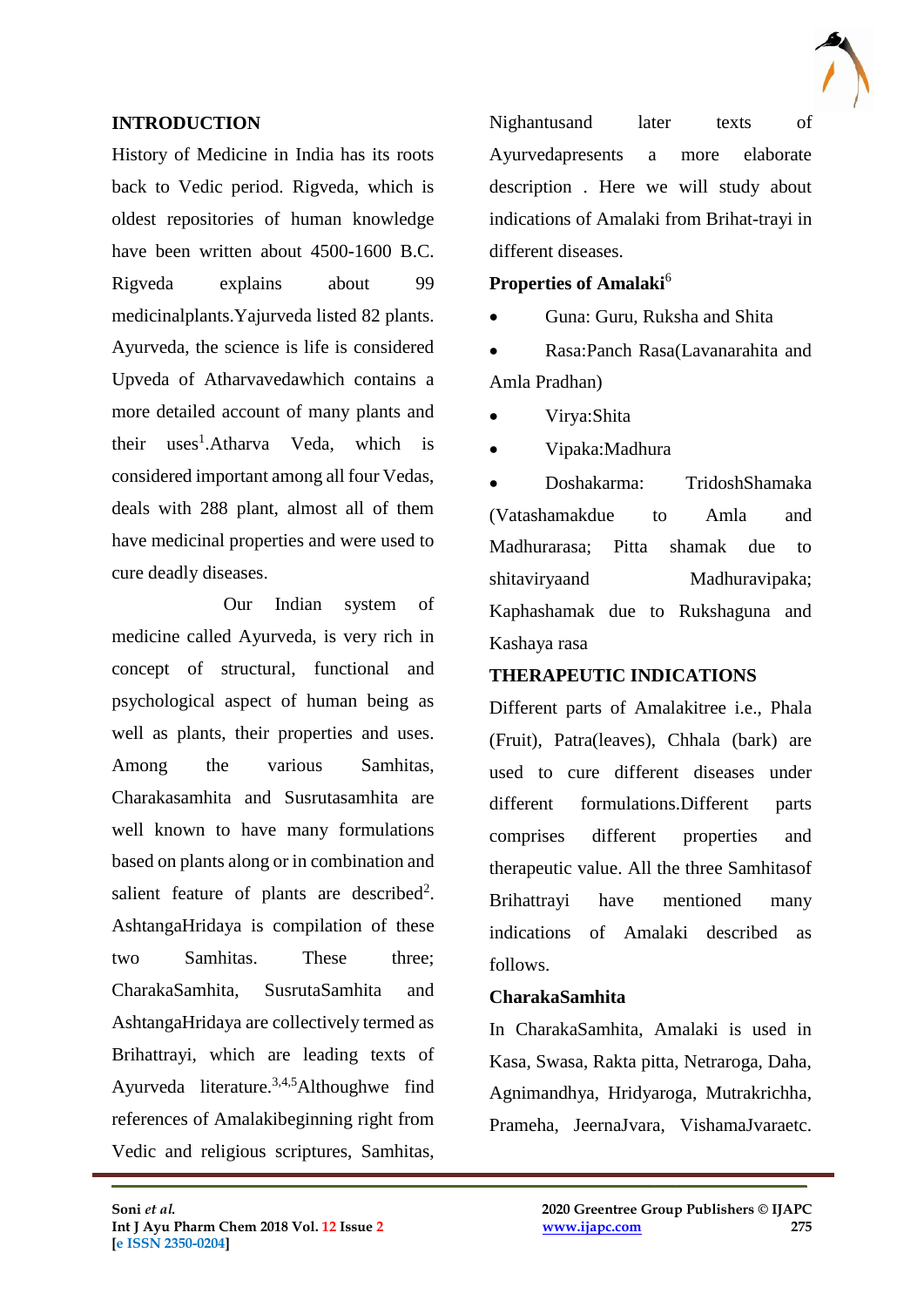

### These indications are listed below as per its

formulations and indications<sup>3</sup>.

| <b>Sr</b><br>No | <b>Formulation</b> |                  | <b>Name of Formulation</b> | <b>Diseases</b>                                         | Reference                  |
|-----------------|--------------------|------------------|----------------------------|---------------------------------------------------------|----------------------------|
|                 | Rasayana           | 1.               | AmalakayasBramhaRasayana   | Jaraanashak,<br>Shramanashak,<br>Ayushya                | C.Chi.1/3-4-6              |
|                 |                    | $\overline{2}$ . | Yograja                    | Pandu,<br>Kasa,<br>Rajyakkshma,<br>VishamJvara          | C.Chi.16/81                |
| 2               | Mahakashaya        | 1.               | Virechanopag               |                                                         | C.Su. 4/24                 |
|                 |                    | 2.               | Kasahar                    |                                                         | C.Su. 4/36                 |
|                 |                    | $\overline{3}$ . | Jvarahar                   |                                                         | C.Su. 4/39                 |
|                 |                    | 4.               | Kusthaghna                 |                                                         | C.Su. 4/13                 |
| 3               | Churna             | 1.               | AmalakChurna               | Rasayana                                                | C.Chi.1/2-8                |
|                 |                    | 2.               | SauvarchaladiChurna        | Kasa,<br>Swasa<br>PanduRoga,<br>HridRoga,               | C.Chi.18/22<br>C.Chi.16/70 |
|                 |                    | 3.               | NavayasChurna              | Arsh                                                    |                            |
| $\overline{4}$  | SarpiGuda          | 1.               | PrathamSarpiGuda           | Yakshma,<br>Rakta pitta,<br>Kasa,<br>Prameha            | C.Chi.11/50                |
|                 |                    | 2.               | TritiyaSarpiGuda           | Hikka,<br>kasa,<br>swasa,<br>Jvara                      | C.Chi.11/62                |
|                 |                    | 3.               | ChaturthaSarpiGuda         | PusthiVardhak                                           | C.Chi.11/66                |
| 5               | Kwatha             | 1.               | PippalyadiKwatha           | Gulma,<br>Arsh,<br>Udavarta,<br>UdarRoga,<br>Visuchika  | C.Chi.13/158               |
|                 |                    | $\overline{2}$ . | TriphaladiKwatha           | UdarRoga                                                | C.Chi.13/149               |
| 6               | Vati               | 1.               | <b>KsharaVatika</b>        | Jalodar,<br>Apchi,<br>Gulma<br>PanduRoga                | C.Chi.13/164               |
|                 |                    | 2.               | ShilajatuVatak             |                                                         | C.Chi.16/87                |
| $\overline{7}$  | Ghrita             | $\overline{1}$ . | AmalakGhrita               | Ayuvardhak,<br>Vayasthapak,<br>Balavardhak,<br>Dirghayu | C.Chi.1/2-75               |
|                 |                    | 2.               | AmritprashGhrita           |                                                         | C.Chi.11/38-<br>39         |
| 8               | Avaleha            | 1.               | AmalakAvaleha              | Rasayana                                                | C.Chi.1/3-7                |
|                 |                    | 2.               | ChayanaprashAvaleha        | Jara and Shramanasak,<br>Ayushya                        | C.Chi.1/1-62               |
| 9               | Arista             | 1.               | Dhatriyarista              | PanduRoga                                               | C.Chi.16/111               |
|                 |                    |                  |                            |                                                         |                            |

Table 1 List of the Formulations and indications of Amalaki in Charaka Samhita<sup>3</sup>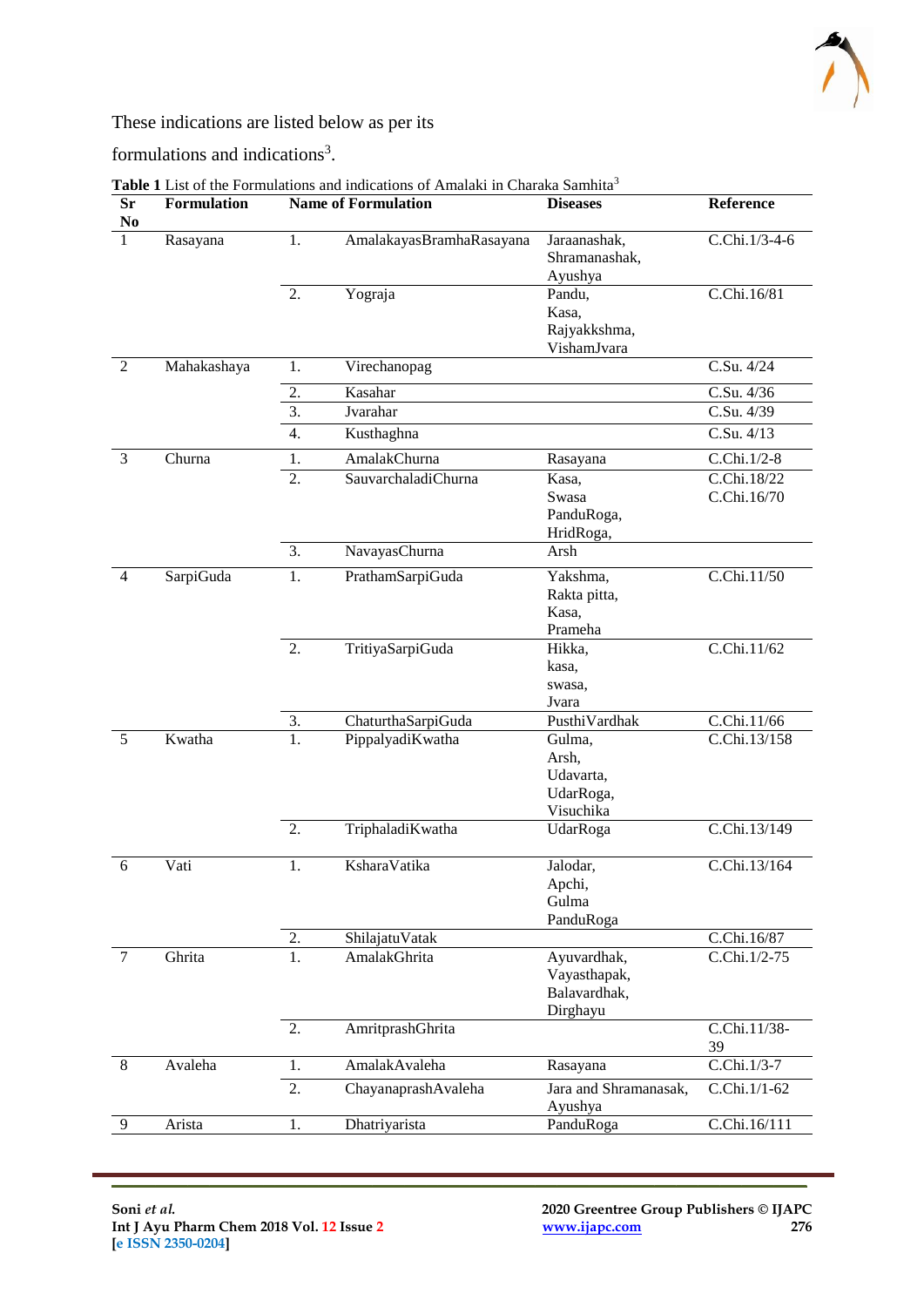

|    |          | $\overline{2}$ . | Astaatarisra        | Vibandha,      | C.Chi.12/32  |
|----|----------|------------------|---------------------|----------------|--------------|
|    |          |                  |                     | Sotha,         |              |
|    |          |                  |                     | Agnimamdhya    |              |
|    |          | 3.               | Phalarista          | Arsh,          | C.Chi.14/148 |
|    |          |                  |                     | Kasa,          |              |
|    |          |                  |                     | Gulma.         |              |
|    |          |                  |                     | Udavart        |              |
|    |          | 4.               | Abhayarista         | PanduRoga,     | C.Chi.14/138 |
|    |          |                  |                     | Gulma,         |              |
|    |          |                  |                     | Jvara,         |              |
|    |          |                  |                     | Granthi,       |              |
|    |          |                  |                     | Yakshma        |              |
|    |          | 5.               | Kankarista          | Gulma,         | C.Chi.14/158 |
|    |          |                  |                     | Pleeha,        |              |
|    |          |                  |                     | Udar,          |              |
|    |          |                  |                     | Kustha         |              |
| 10 | Pradeha  |                  | TriphaladiPradeha   | Visarpanashaka | C. Chi 21/87 |
|    |          |                  |                     | Varnavardhaka  |              |
| 11 | Guda     |                  | KalyanakGuda        | Kasa           | C.K 7/40     |
|    |          |                  |                     | Swasa          |              |
|    |          |                  |                     | Jvara,         |              |
|    |          |                  |                     | Mutrakrichha   |              |
| 12 | Virechan | 1.               | VyosadiGutika       |                | C.K 7/46     |
|    |          | 2.               | NisothaAmalaki yoga | Gulma          | C.K 7/66     |

#### **Susruta Samhita**

Susruta Samhita is mainly a surgical treaty but it has also dealt with several complications arising during course of treatment of surgical diseases. Acharya has

also describeda large number of plants and their medicinal uses. Acharya has described Amalaki in following formulations and indications<sup>4</sup>.

**Table 2** List of the formulation and indication of Amalaki in Susruta Samhita<sup>4</sup>

| Sr.No          | <b>Formulation</b> | <b>Name of Formulation</b> | <b>Diseases</b>   | <b>Reference</b> |
|----------------|--------------------|----------------------------|-------------------|------------------|
|                | Gana               | AmlakyadiGana<br>1.        |                   | S.Su. 38/56      |
|                |                    | MustadiGana<br>2.          |                   | S.Su. 36/50      |
|                |                    | 3.<br>AmlaVarga            |                   | S.Su.42/19       |
|                |                    | PhalaVarga<br>4.           |                   | S.Su. 46/139     |
| $\overline{2}$ | Churna             | PathyadiChurna             | KasaHar           | S.Su. 52/16      |
| $\overline{3}$ | Swarasa            | Amalakswarasa              | Mutra Dosh har    | S.Su. 58/40      |
| 3              | Kalka              | Abhayadi Kalka             | Mutra Dosh,       | S.Su. 58/37      |
|                |                    |                            | MutraKricha       |                  |
| 4              | Kwatha             | KiratiktadiKwatha<br>1.    | VatapittajaJavra  | S. Chi. 39/199   |
|                |                    | 2.<br>TriphaladiKwatha     | TridoshNashak     | S. Chi. 39/200   |
|                |                    | RashnadiKwatha<br>3.       | VatapittajaJvara  | S. Chi. 39/207   |
| $\overline{5}$ | Yoga               | Amalak Yoga<br>1.          | Mutra Dosh har    | S.Su. 58/41      |
|                |                    | 2.<br>ChandanMuladi Yoga   | ChhardiRogaNashak | S.Su. 54/36      |
|                |                    | 3.<br>Kusthanashak Yoga    | Kustha            | S.Chi.9/44       |
|                |                    | Pramehanashak Yoga<br>4.   | Prameha           | S.Chi. 11/8      |
|                |                    | 5.<br>Krishnadi Yoga       | Hikka             | S.Ut. 50/27      |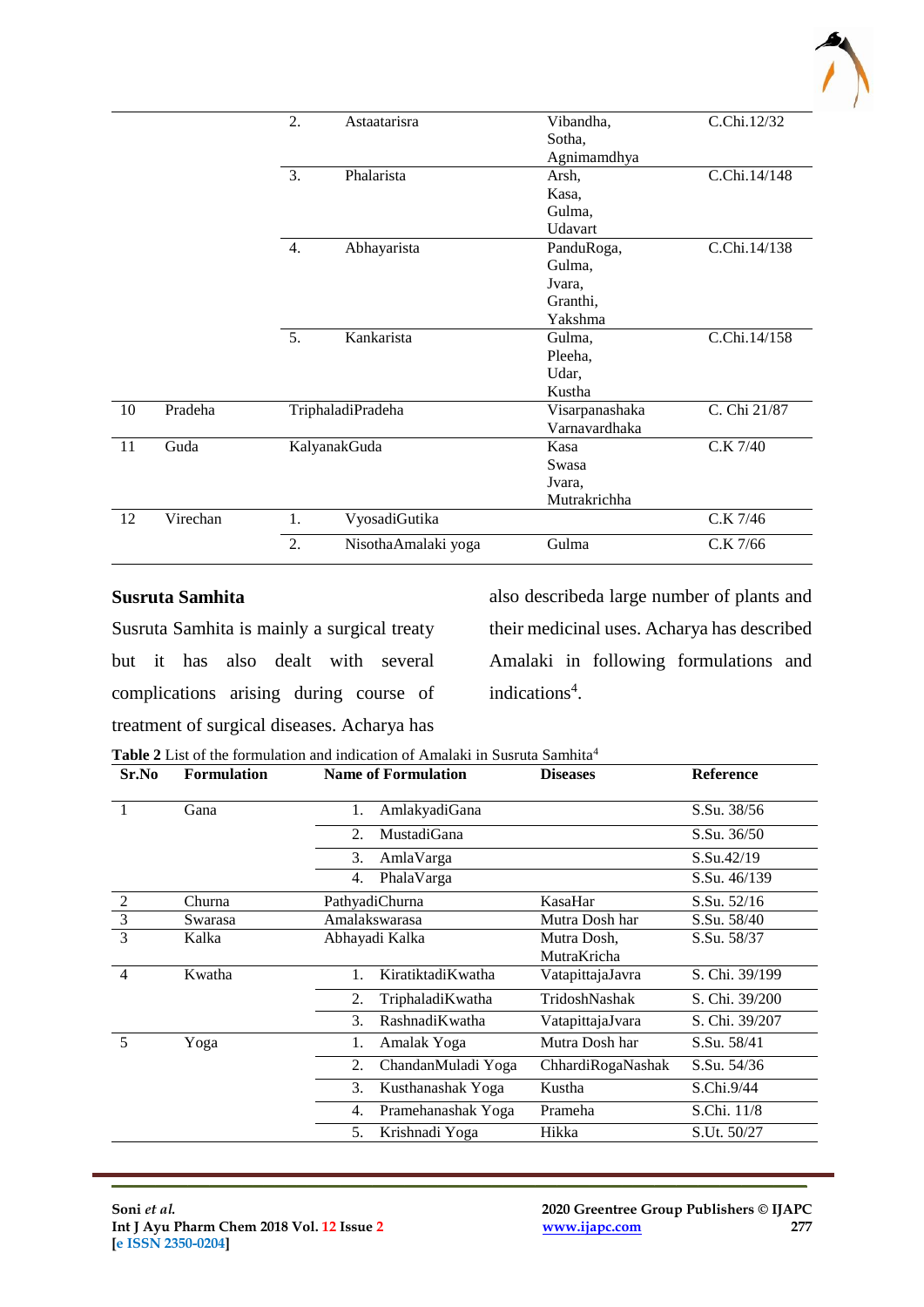

| 6               | Ghrita    | EladiGhrita<br>1.                  | Swarabheda,   | S.Chi. 41/55-56 |
|-----------------|-----------|------------------------------------|---------------|-----------------|
|                 |           |                                    | Kasa,         |                 |
|                 |           |                                    | Gulma,        |                 |
|                 |           |                                    | Pleeha,       |                 |
|                 |           |                                    | Grahani       |                 |
|                 |           | PippalyadiGhrita<br>2.             | Jvara,        | S.Chi. 39/219   |
|                 |           |                                    | Gulma,        |                 |
|                 |           |                                    | UdarRoga      |                 |
|                 |           |                                    | Kshaya,       |                 |
|                 |           |                                    | Kasa          |                 |
|                 |           | 3.<br>KravyadiGhrita               | JirnaJvara    | S.Chi. 39/225   |
|                 |           | PatoladiGhrita<br>$\overline{4}$ . | KusthaJvara,  | S.Chi. 39/228   |
|                 |           |                                    | Arjuna,       |                 |
|                 |           |                                    | Netra         |                 |
|                 |           |                                    | MukhaRoga     |                 |
| $\overline{7}$  | Guga      | KalyanakGuda                       | Kasa,         | S.Su. 52/39     |
|                 |           |                                    | Swasa,        |                 |
|                 |           |                                    | Bandhyata,    |                 |
|                 |           |                                    | Shotha,       |                 |
|                 |           |                                    | Swarabheda    |                 |
| 8               | Arista    | Arista                             | Arsh,         | S.Ch. 6/15      |
|                 |           |                                    | Grahini,      |                 |
|                 |           |                                    | Pandu,        |                 |
|                 |           |                                    | Shotha        |                 |
| 9               | Yoosh     | AmalakYoosh<br>1.                  | VatajaChhardi | S.Su. 49/22     |
|                 |           | 2.<br>mudgadiYoosh                 | Atisara       | S.Su.46/378     |
|                 |           | DadimadiYoosh<br>$\overline{3}$ .  | Atisara       | S.Su.46/379     |
| 10              | Vajikaran | Amalak Yoga                        | Vajikarak     | S.Chi. 26/24    |
| 11              | Rasayana  | <b>AmalakYoosh</b>                 | Rasayana,     | S.Chi. 28/3     |
|                 |           |                                    | Kustha,       |                 |
|                 |           |                                    | Pandu,        |                 |
|                 |           |                                    | UdarRoga      |                 |
| 12              | Virechan  | VirechakLeha                       |               | S.Su. 9/44      |
| $\overline{13}$ | Pathya    | Amalak                             | Timir me      | S.Ut. 1748      |
|                 |           |                                    | Aharavidhan   |                 |

### **Astanga Hridaya**

This is the third treatise of the Brihattrayi.

AstangaHridaya follows CharakaSamhita

and SusrutaSamhita regarding to its text. Amalaki is explained in formulations and indications in the following diseases<sup>5</sup>.

**Table 3** List of the formulation and indication of Amalaki in Astanga hridaya<sup>5</sup>

| Sr.No         | <b>Formulation</b> | <b>Name of Formulation</b> | <b>Diseases</b>                                | <b>Reference</b> |
|---------------|--------------------|----------------------------|------------------------------------------------|------------------|
|               | Gana               | PhalaVarga                 |                                                |                  |
| $\mathcal{L}$ | Churna             | HapusadyaChurna<br>1.      | Arsh,<br>Pandu,<br>Sotha,<br>Kamla.<br>Halimak | A.H. Chi.15/25   |
|               |                    | 2.<br>NavayasChurna        | Pandu,<br>Kustha,<br>Arsh,<br>Prameha          | A.H. Chi.16/14   |
| 3             | Kwatha             | MustadiKwatha              | Kustha,                                        | A.H. Chi.19/58   |

**Soni** *et al.* **2020 Greentree Group Publishers © IJAPC**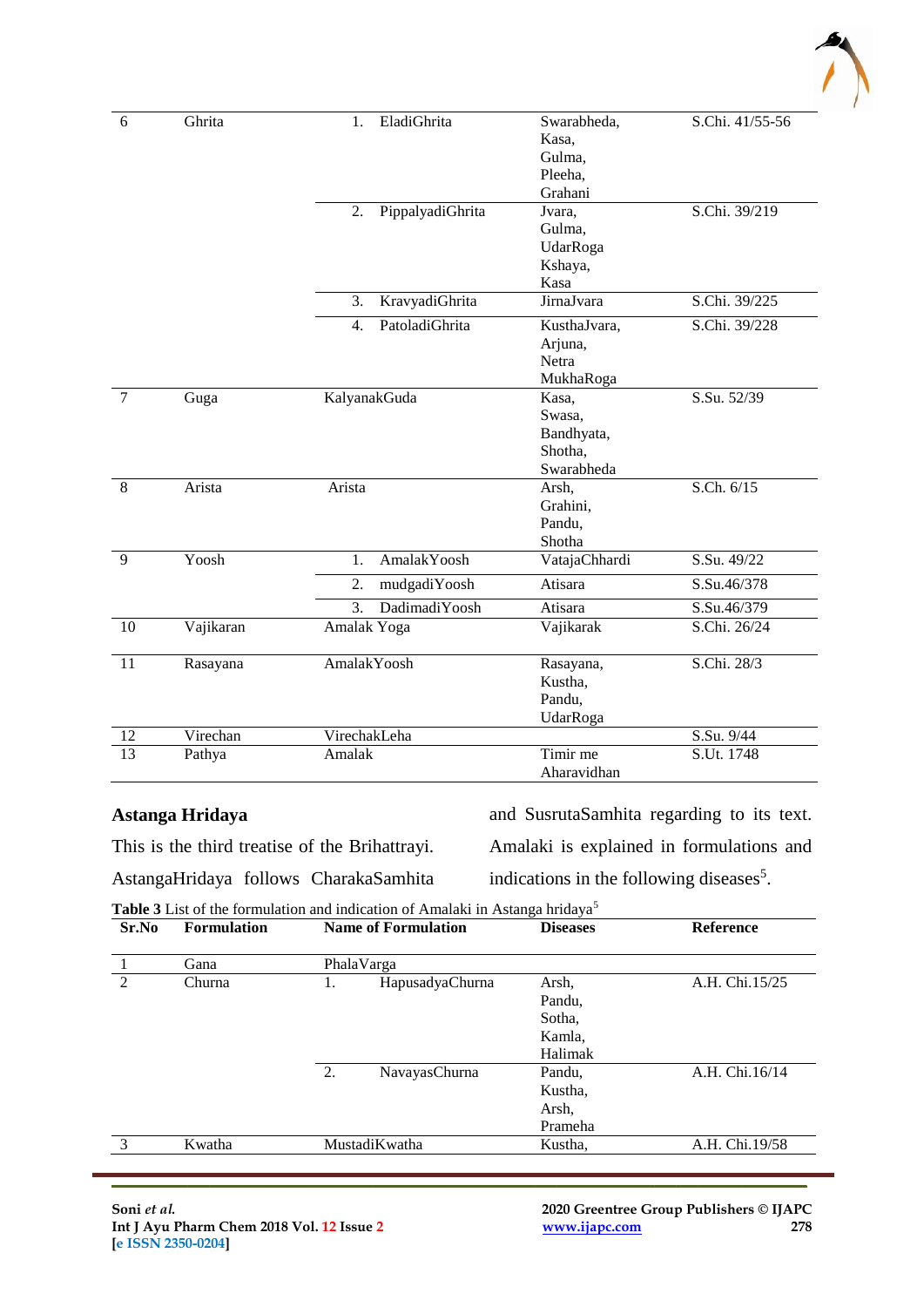

|        |               |                  |                     | Sotha,<br>Pandu,                                       |                 |
|--------|---------------|------------------|---------------------|--------------------------------------------------------|-----------------|
| 4      | Vatika        | 1.               | GudadiGutika        | TwakaRoga                                              | A.H. Chi. 8/155 |
|        |               | 2.               | AkshaBijadiGutika   | TimirRogaNashak                                        | A.H.U.T.13/43   |
| 5      | Avaleha       | 1.               | KasaNasakAvaleha    | Kasa,                                                  | A.H. Chi. 3/29  |
|        |               |                  |                     | Swasa                                                  |                 |
|        |               | 2.               | SitadiAvaleha       | KusthaRoga                                             | A.H. Chi.19/49  |
| 6      | Ghrita        | 1.               | VirechakGhrita      | PittajaGulma                                           | A.H. Chi.14/65  |
|        |               | $\overline{2}$ . | <b>DhatriGhrita</b> | Kasa,<br>Kashya,<br>Rajyakshma,<br>Rakta pitta         | A.H. Chi. 3/108 |
|        |               | 3.               | KalyanakGhrita      | BalaGraha,<br>Apasmar,<br>Unmada,<br>Sotha,<br>Prameha | A.H. U.T 6/26   |
|        |               | 4.               | PippalyadiGhrita    | Vaman,<br>Jvara,<br>Shiroroga, Halimak                 | A.H. Chi. 1/90  |
|        |               | 5.               | TrayushnadiGhrita   | VatajGulma                                             | A.H. Chi. 14/21 |
| $\tau$ | Guda          |                  | AladiSarpiGuda      | Prameha,                                               | A.H. Chi. 5/28  |
|        |               |                  |                     | Gulma,<br>Pandu                                        |                 |
| 8      | Yoga          | 1.               | Manibhadra Yoga     | Kasa,<br>Swasa,<br>Arsha,<br>Prameha                   | A.H.U.T 19/51   |
|        |               | 2.               | Drakshadi Yoga      | Jvara,<br>Chardi,<br>Murcha,<br>Rakta pitta            | A.H. Chi.1/56   |
| 9      | Varti         |                  | KokilaVarti         | Timira                                                 | A.H.U.T 13/71   |
| 10     | Anupana       |                  | Saladi Yoga         | Prameha                                                | A.H. Chi.12/16  |
| 11     | VirechanKalpa | 1.               | MisrakSneha         | Gulmaroga                                              | A.H. Chi.14/89  |
|        |               | 2.               | TrivitadiKalpa      |                                                        | A.H.K. 2/47     |
| 12     | Asava         |                  | Lodhrasava          | Krimi,<br>Pandu,<br>Grahni,<br>Kustha                  | A.H. Chi. 12/28 |
| 13     | Mansa rasa    |                  | Bakrekamansa rasa   | Rajyakshma,<br>Pinas                                   | A.H. Chi. 5/11  |
| 14     | Peya          |                  | AmlakSwarsa         | PittajaChhardi                                         | A.H. Chi. 6/16  |
| 15     | Sukta         |                  | PiluPhalaSukta      | Arsh,<br>Gulma,<br>Agnimandhya                         | A.H. Chi. 8/148 |
| 16     | Anjan         |                  | SadmakhikaAnjan     | Timir,<br>Arma,<br>Kancha,<br>NetraKandu               | A.H.U.T.13/44   |

|                        |                        | <b>Table 4</b> List of Pharmacological activity of | significant effect on     |
|------------------------|------------------------|----------------------------------------------------|---------------------------|
| Amalaki <sup>7</sup>   |                        |                                                    | the levels of serum       |
| S.                     | <b>Pharmacological</b> | <b>Research Work</b>                               | protein fractions, yet it |
| $\mathbf{n}\mathbf{o}$ | activity               |                                                    | raises the total protein  |
|                        | Rasayana               | Amalaki Rasayana is                                | level and increases the   |
|                        |                        | said to have growth                                | body weight. The          |
|                        |                        | promoting<br>effect.                               | study also indicates      |
|                        |                        | There<br>has<br>no                                 | that the increase in the  |
|                        |                        |                                                    |                           |
|                        |                        |                                                    |                           |

**Soni** *et al.* **2020 Greentree Group Publishers © IJAPC**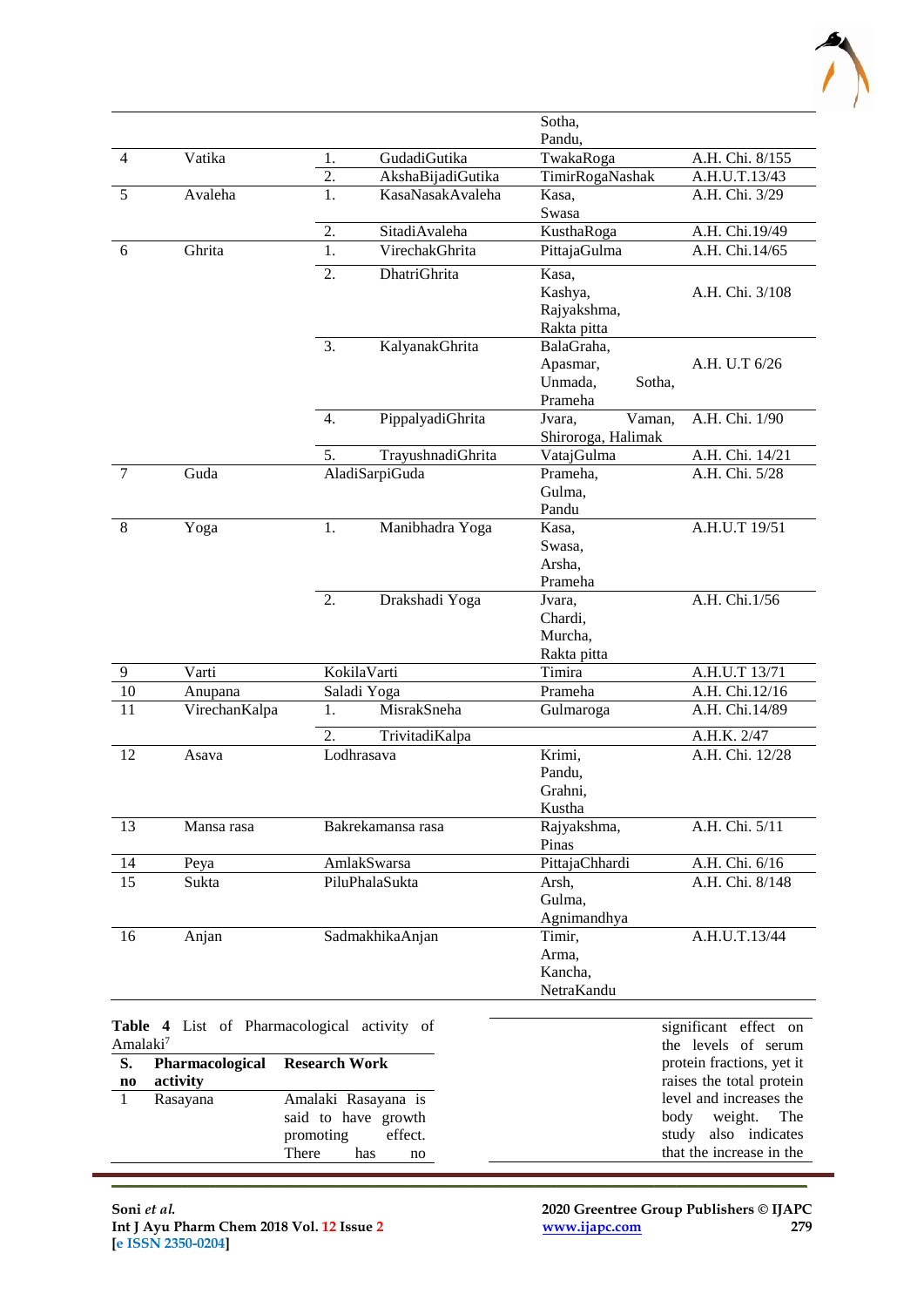

|   |                    | body weight is due to a                       |
|---|--------------------|-----------------------------------------------|
|   |                    | positive<br>nitrogen                          |
|   |                    | balance.                                      |
| 2 | Anti diabetic      | Emblica fruit powder                          |
|   |                    | reduced<br>blood<br>sugar                     |
|   |                    | levels<br>in<br>normal                        |
|   |                    | rabbits, as well as in                        |
|   |                    | hyperglycemic rabbits                         |
|   |                    | proving<br>the                                |
|   |                    | hyperglycemic                                 |
|   |                    | activity.                                     |
| 3 | Anti-peptic ulcer  | 30 cases of ulcer and                         |
|   |                    | ulcer dyspepsia<br>non                        |
|   |                    | showed<br>equal                               |
|   |                    | improvement<br>in                             |
|   |                    | subjective<br>and                             |
|   |                    | objective<br>parameters                       |
|   |                    | with<br>conventional                          |
|   |                    | antacids and emblica                          |
|   |                    | fruit.                                        |
| 4 |                    |                                               |
|   | Hypo-lipidemic     | Five groups of rabbits<br>studied for<br>16   |
|   |                    | were<br>weeks to determine the                |
|   |                    | effect of Emblica Fruit                       |
|   |                    |                                               |
|   |                    | and Vit. C (6mg/kg) on<br>cholesterol induced |
|   |                    |                                               |
|   |                    | hypercholesterolemia                          |
|   |                    | atherosclerosis,<br>and                       |
|   |                    | both<br>reduced<br>the                        |
|   |                    | serum cholesterol.                            |
| 5 | Antioxidant        | The long lived belief                         |
|   |                    | that the therapeutic                          |
|   |                    | effect of Amalaki is                          |
|   |                    | due to its rich Vit- C                        |
|   |                    | (L-ascorbic<br>acid)                          |
|   |                    | content has thus been                         |
|   |                    | dispelled. The patent                         |
|   |                    | vit- C-like activity of                       |
|   |                    | Amalaki fruit has now                         |
|   |                    | located in<br>the<br>been                     |
|   |                    | Low<br>Mol.                                   |
|   |                    | hydrolysable tannins.                         |
|   | L.<br>$\mathbf{I}$ | $\epsilon$ of Amelei-1.<br>Т.                 |

**Botanical Description of Amalaki<sup>8</sup> :** In

modern science of plant system, Amalaki is recognized as EmblicaofficinalisGaertn.

**Botanical Name-**Emblica officinalis Gaertn. Or Phyllanthus emblica Linn.

#### **Family-**Euphorbiaceae

**Habitat-**Found throughout tropical and subtropical India, wild or painted, Ceylon-China. Mamay Islands.

**Habit-** A deciduous small or middle sized tree with crooked trunk and spreading branches.

**Bark-** Bark is greenish grey, peeling off in conchoidal flakes; branchlets glabrous or finely pubescent, 10-20 cm. long, often deciduous.

**Leaves-** Subsessile, 10-13 by 2.5-3 mm., closely set along the branchlets, distichous, light green, leaves; stipules ovate, finely acute.

**Flowers-** Flowers are greenish yellow, in axillary fascicles on the leaf-bearing branchlets, often on the naked portion below the leaves, with fimbriate bracts at the base. Male flowers are numerous, on short slender pedicels. Sepals are 6 in numbers, oblong, obtuse, 1.2 mm. long. Anthers 3 on a short central column. Female flowers few, subsessile. Sepals same as in the male flower. Disk a lacerate cup. Ovary 3celled, styles connate at the base, irregularly twice 2-fid with acute lobes. Fruits 1.3-1.6 cm. fleshy, globose, with 6 obscureb vertical furrows, pale yellow, of three 2-seeded crustaceous cocci. Seeds 6, 3-gonous.

| Table 5 Chemical Composition <sup>7,8</sup> |
|---------------------------------------------|
|---------------------------------------------|

| <b>Table 5</b> Chemical Composition |                                                                               |  |  |  |
|-------------------------------------|-------------------------------------------------------------------------------|--|--|--|
| Hydrolysable Tannins,               | Emblicanin A and B Punigluconin, Pedunculagin, chebulinic acid (Ellagitanin), |  |  |  |
| Alkaloids                           | Chebulagic acid (Benzopyran tannin) Corilagin, Ellagotanin                    |  |  |  |
| Alkaloids                           | Phyllantine, Phyllembein, Phyllantidine                                       |  |  |  |
|                                     |                                                                               |  |  |  |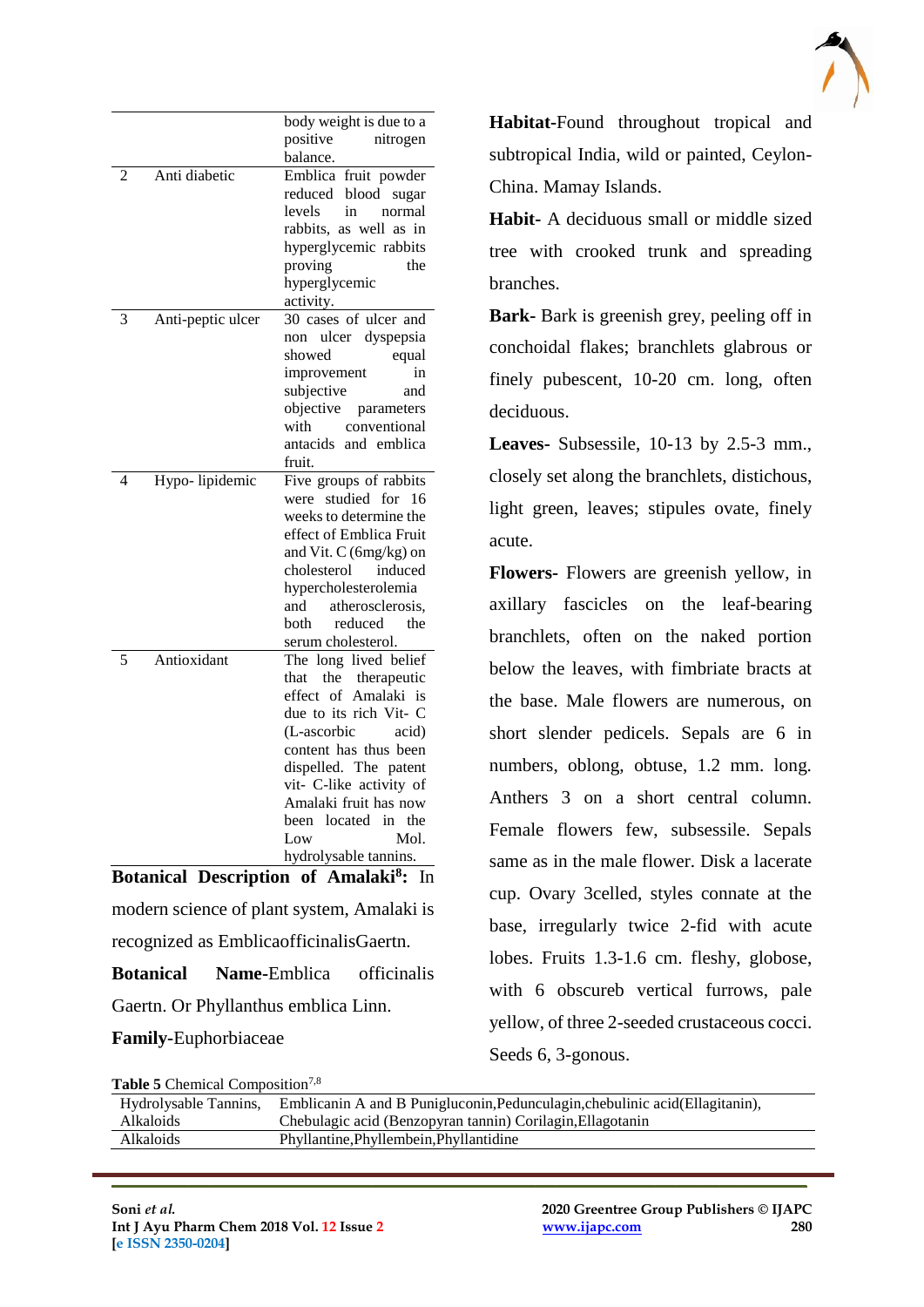

| Phenolic compounds | Gallic acid, Methyl gallate, Ellagic acid, trigallayl glucose    |
|--------------------|------------------------------------------------------------------|
| Amino acids        | Glutamic acid, Proline, Aspartic acid, Alanine, Cysteine, Lysine |
| Carbohydrates      | Pectin                                                           |
| Vitamins           | Ascorbic acid                                                    |
| Flavonoids         | Quercetin, kaempferol                                            |
| Organic acids      | Citric acid                                                      |

# **DISCUSSION**

Since ages, plants have remained important sources of medicines in our country, which is evidenced through their uses in traditional systems of medicine i.e. Ayurveda, Siddha, Unani, Homeopathy and Chinese. Rigveda (4500-1600 B.C) presents earliest documentation about the usage of plants remedies where Aushadhi Sukta includes a good number of plants for various ailments. Realizing the importance of medicinal plants as a natural source of newer medicine, now the world is moving towards the plant based medicine for phytomedicines that repair and strengthens bodily system and help to destroy offending pathogens without toxic side effect. Owing to various side effect of allopathic/synthetic medicine, plant based medicines are gaining popularity in world market as whole.

In this article, the properties and medicinal uses of Amalaki (Emblica officinalis Gaertn.) have been explored as the plant is used since very ancient time to cure the diseases. The plants and its different part are used in the form of different formulations like Kwatha (decocation), Kalka (paste), Churna (powder), Peya, Yavagu, Leha, Ghrita, Basti etc. as mention in Brihattrayi. It is used to cure many diseases like Kasa, Swasa, Rakta pitta, Netraroga, Daha, Agnimandhya, Hridyaroga, Mutrakrichha, Prameha, JirnaJavra, VishmaJavra, etc. which are proved by animal experimental studies done by different scholars mentioned in the article. Approximately, all the medicines used are proven by the animal experimentation and obtained evidences. The therapeutic uses of plant showsignificant effect on multi-organ system without any adverse effects. Thus, the plant and its various formulations can be used to cure the mentioned diseases, without any hazardous effect on health. However, there is need of future researches for tremendous work of herbal drug to make their use efficient and effective.

### **CONCLUSION**

 $\mathcal{L}_\mathcal{L}$  , and the contribution of the contribution of the contribution of the contribution of the contribution of the contribution of the contribution of the contribution of the contribution of the contribution of

Amalaki is one of the medicinal plantswhich is quoted since Vedic period repetitively with very high therapeutic value. The present review of Amalaki from Brihattrayi (i.e. Charaka Samhita, Susruta Samhita, Astanga Hridayay) can be useful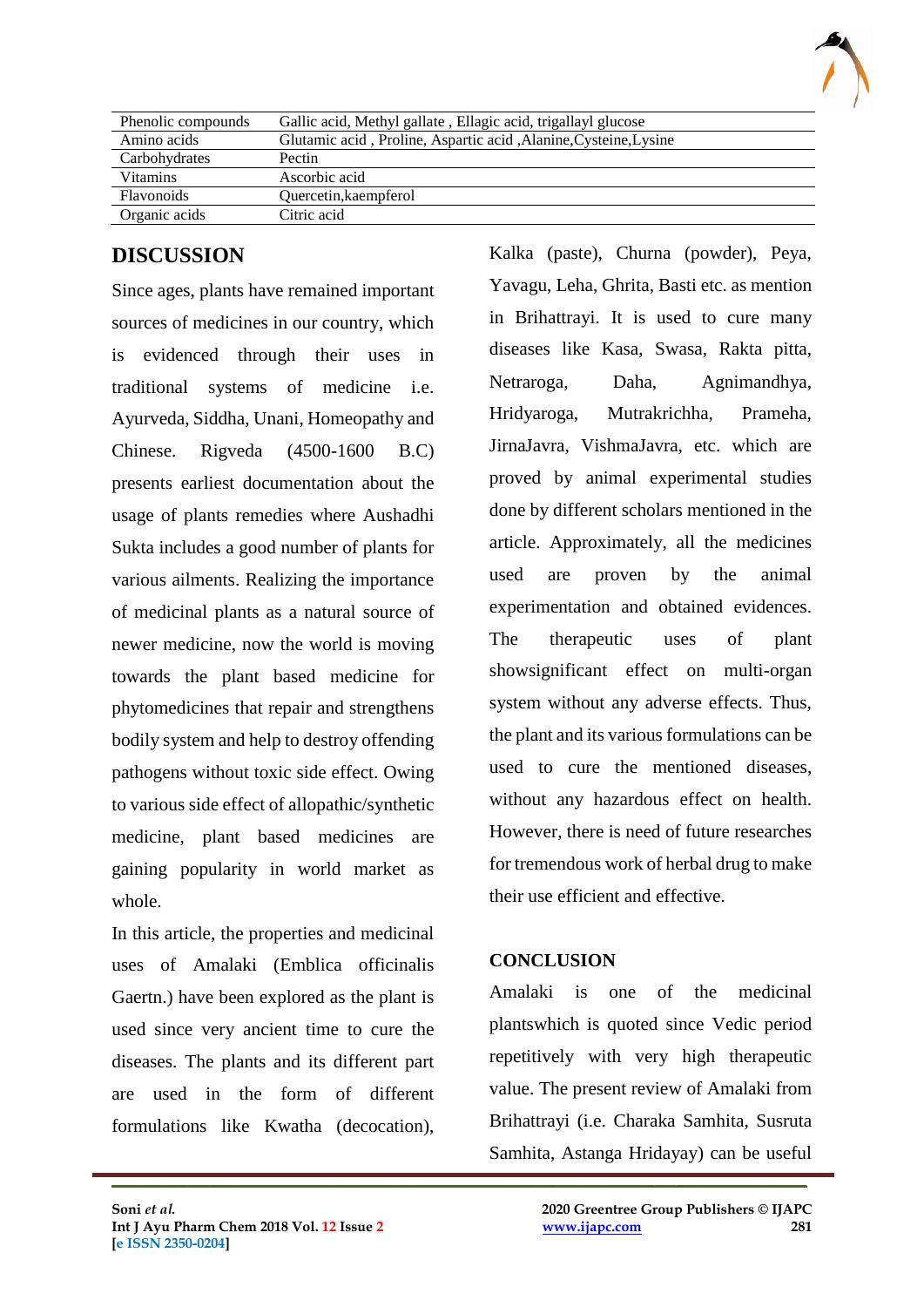

to know about the different formations and indication of it, in which every part of this plant has been used. In this way, we can use Amalaki to cure different ailments. In this regard, future studies are needed to carry out to explore other useful aspect of this for its therapeutic potential in preventing and curing the diseases.